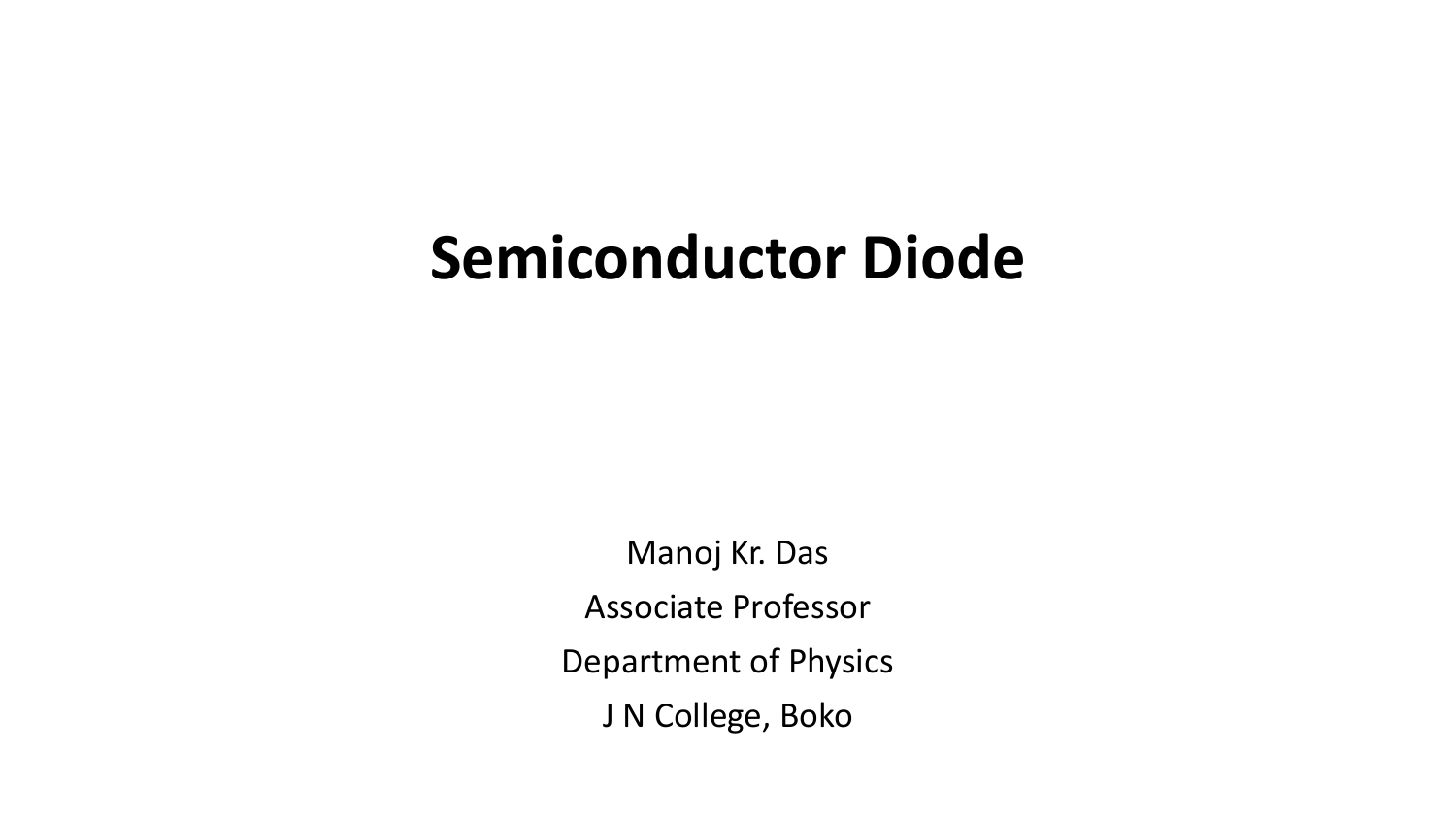### **What do you mean by semiconductor?**

Germanium & Silicon are best example of semiconductor.

Let us take the case of Germanium.

In case of Germanium there are four valance electron in the outer orbit.

Usually the electrons are in the valance band.

When it excited the electrons goes to conduction band. Now the electrons here are known as Free Elactron.

The vacant space remains in the valance band as it is & these are known as Holes.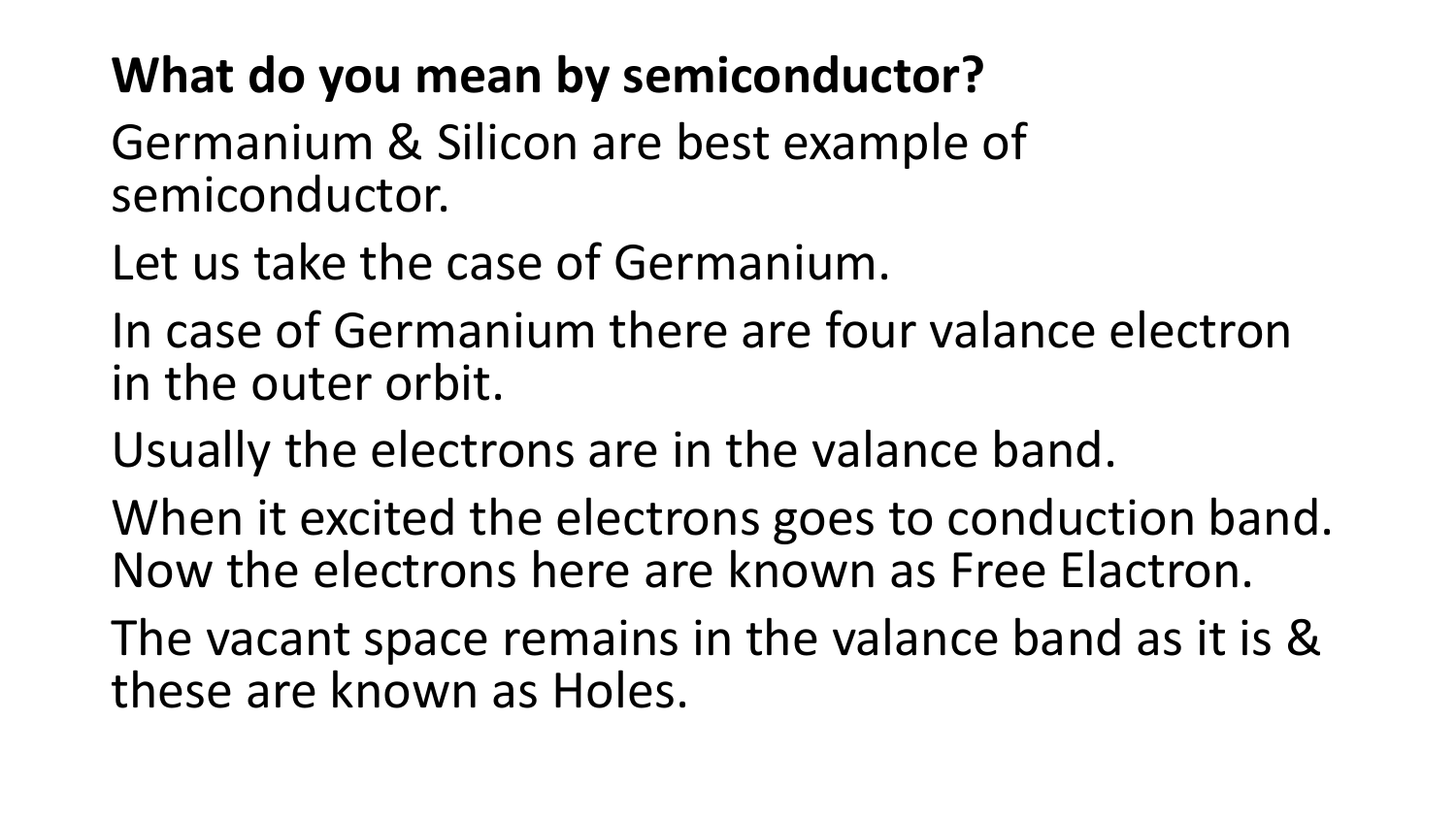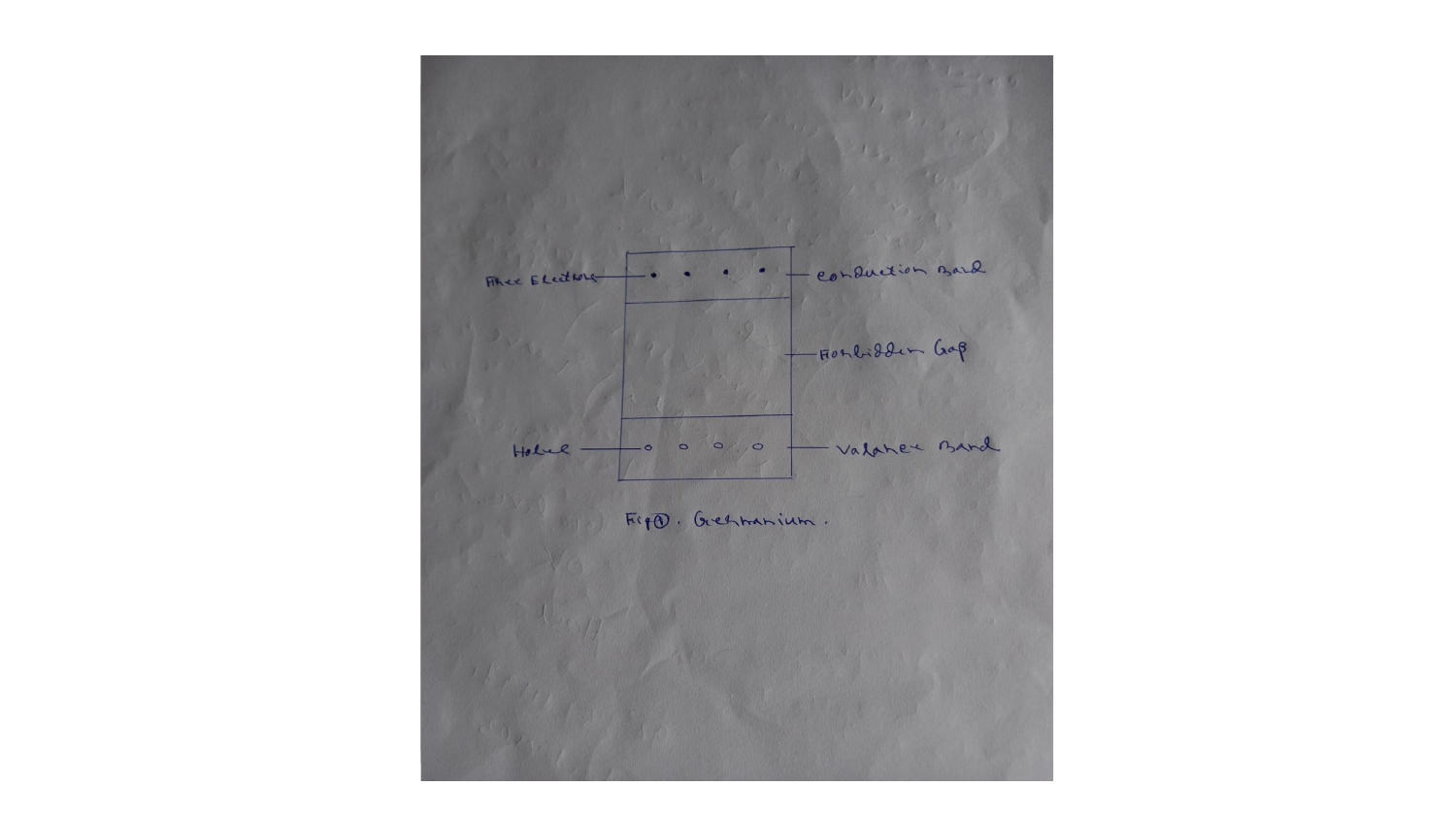Free electrons are (-) charged particles & Holes are treated as (+) charged particles.

## **Types of Semiconductor:**

There are two types of semiconductor. One is known as p-type semiconductor and other is known as n-type semiconductor.

In case of p-type there are holes present there & in case of n-type there are free electrons available.

Semiconductor Diode:

If there are holes in the left side & free electrons in theright side, the semiconductor is known as diode.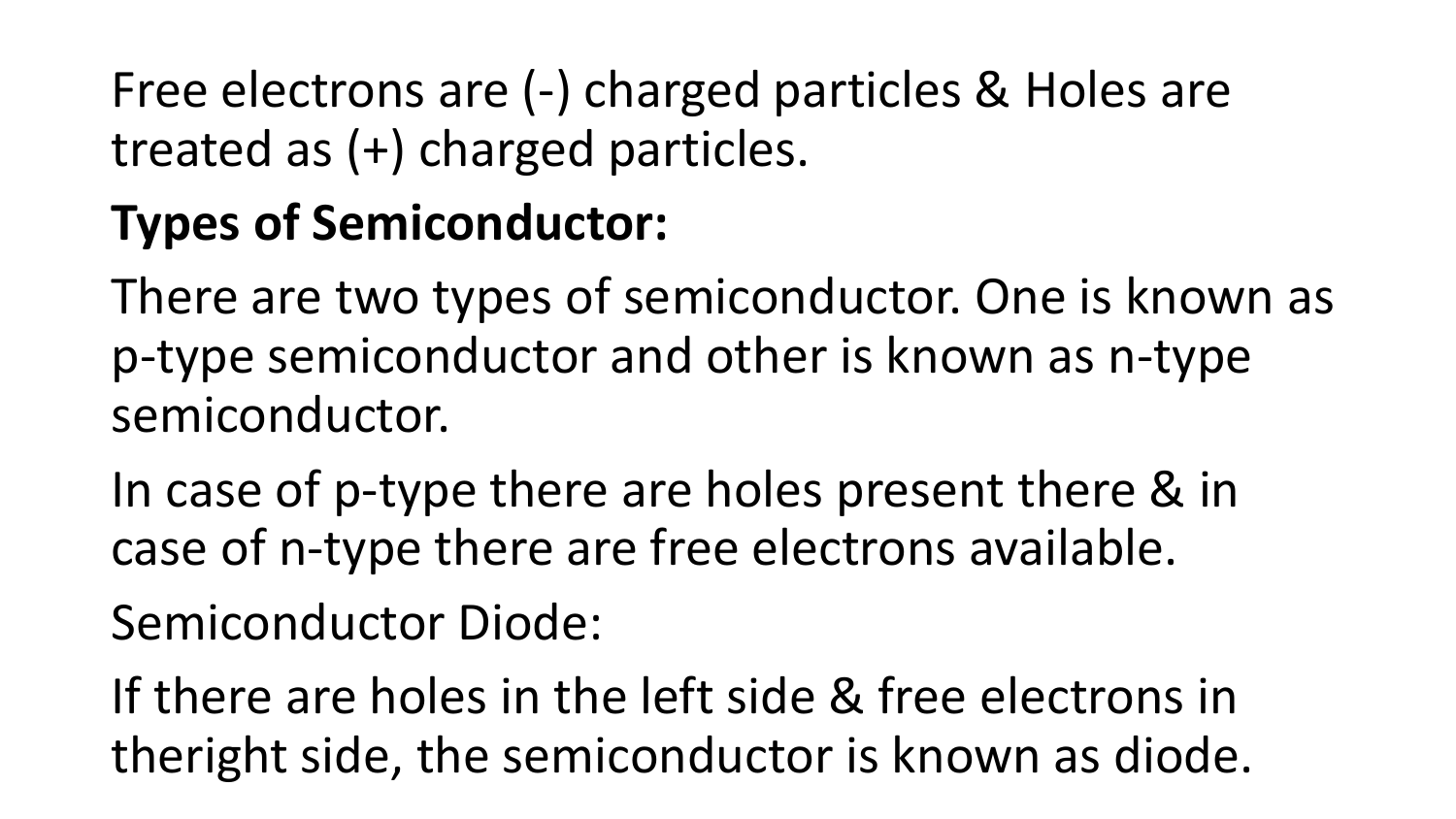## **Biasing:**

In case of p-n diode when the p - side is connected with (+) terminal of the battery and the n - side is connected with (-) terminal, the diode is said to be in Forward biased condition.

Again p-side is connected with (-) terminal & n-side is connected with (+) terminal the diode is said to be in Reversed Biased condition.

In case of Forward Biased p-side as well as n-side get positive i.e. same potential, but in case of Reversed Biased p-side & n-side get opposite potential.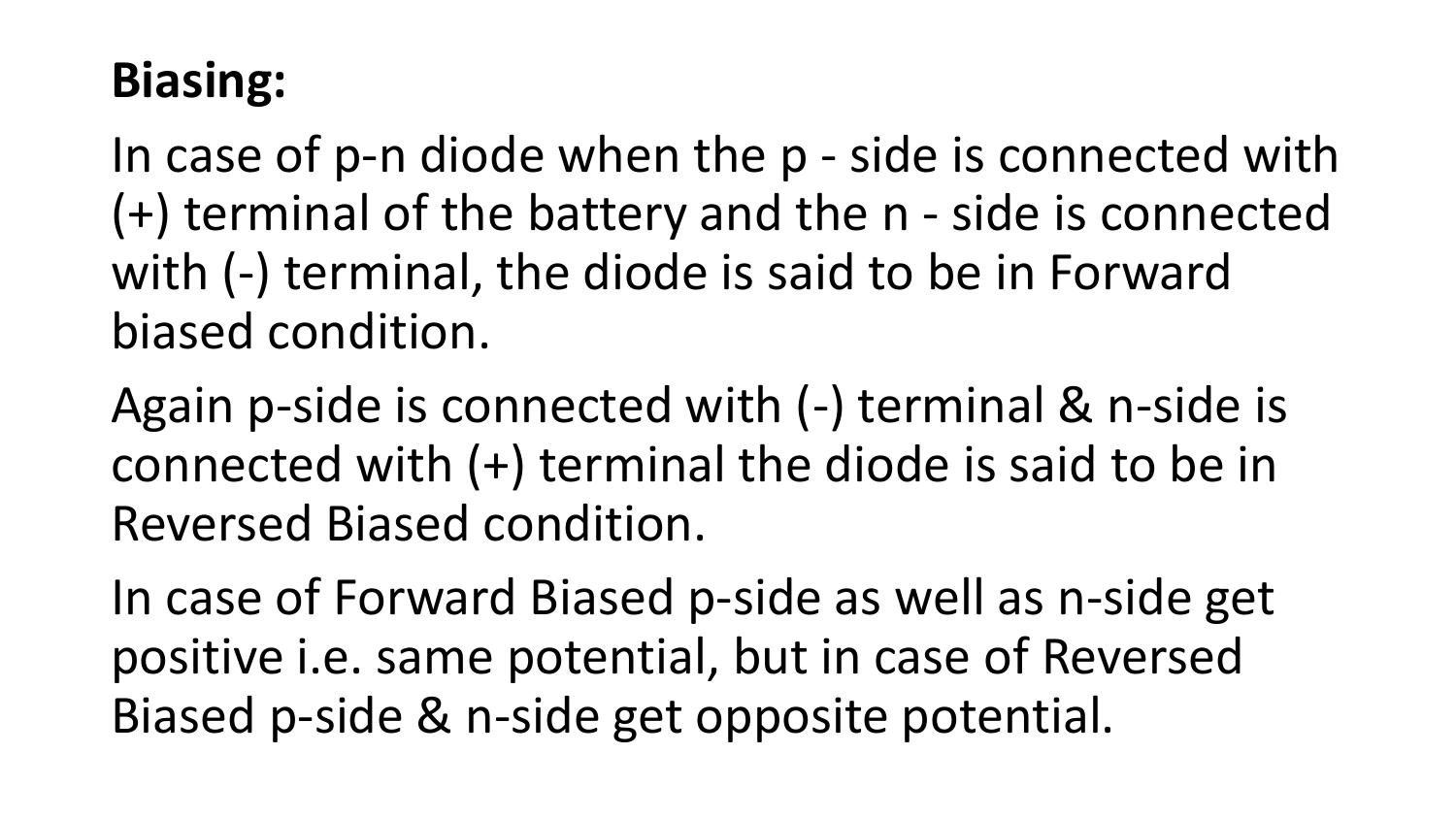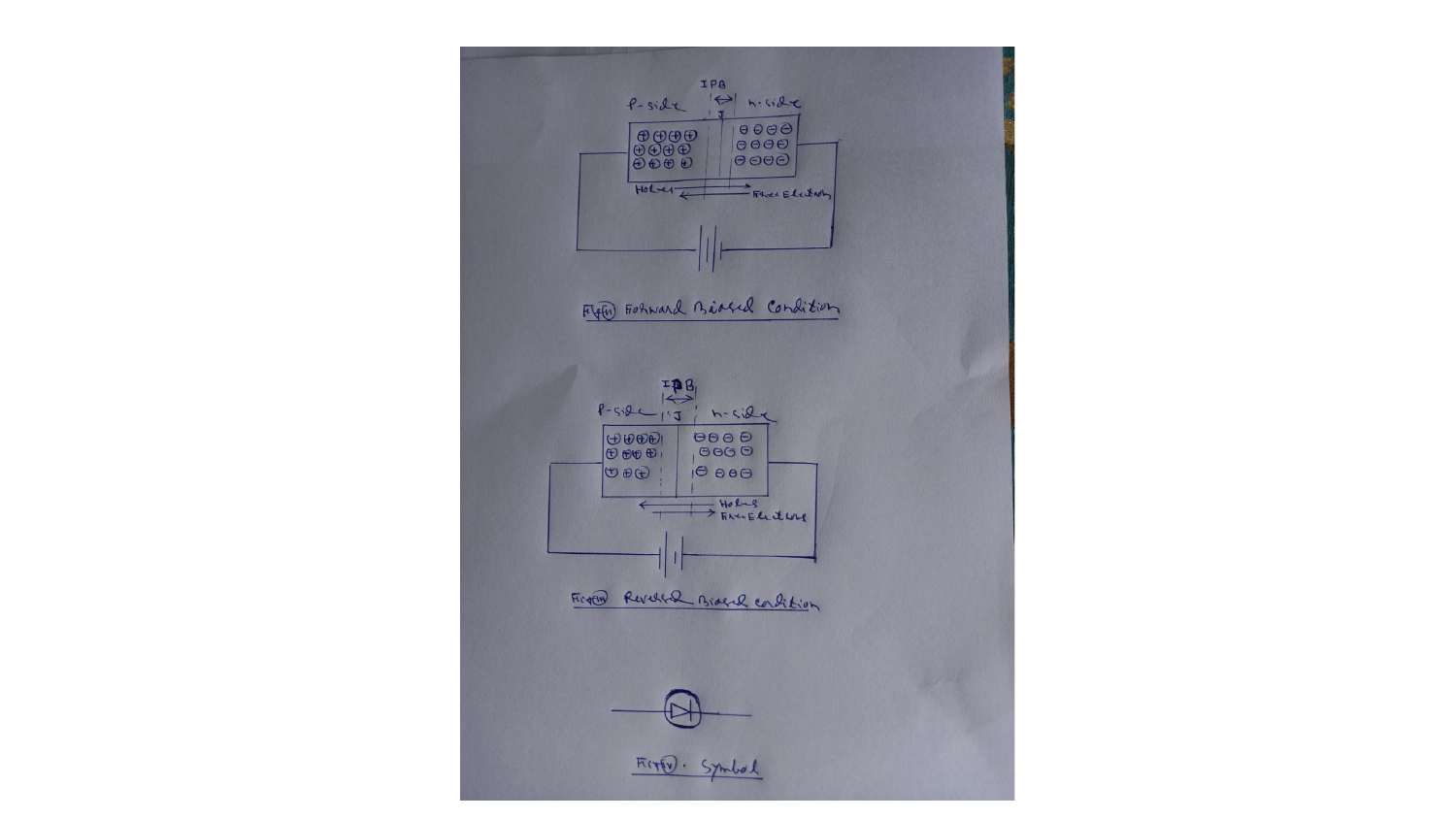#### **Forward Characteristic:**

Let the circuit is in forward biased.

- The forward voltage increased from zero & the resulting current is recorded by milliammeter.
- The graph of forward current against the applied forward voltage shows in the next slide.

This shows that

It is not a straight line. Therefore the ratio V/I is not constant. This means that a semiconductor diode does not obey Ohm's Law.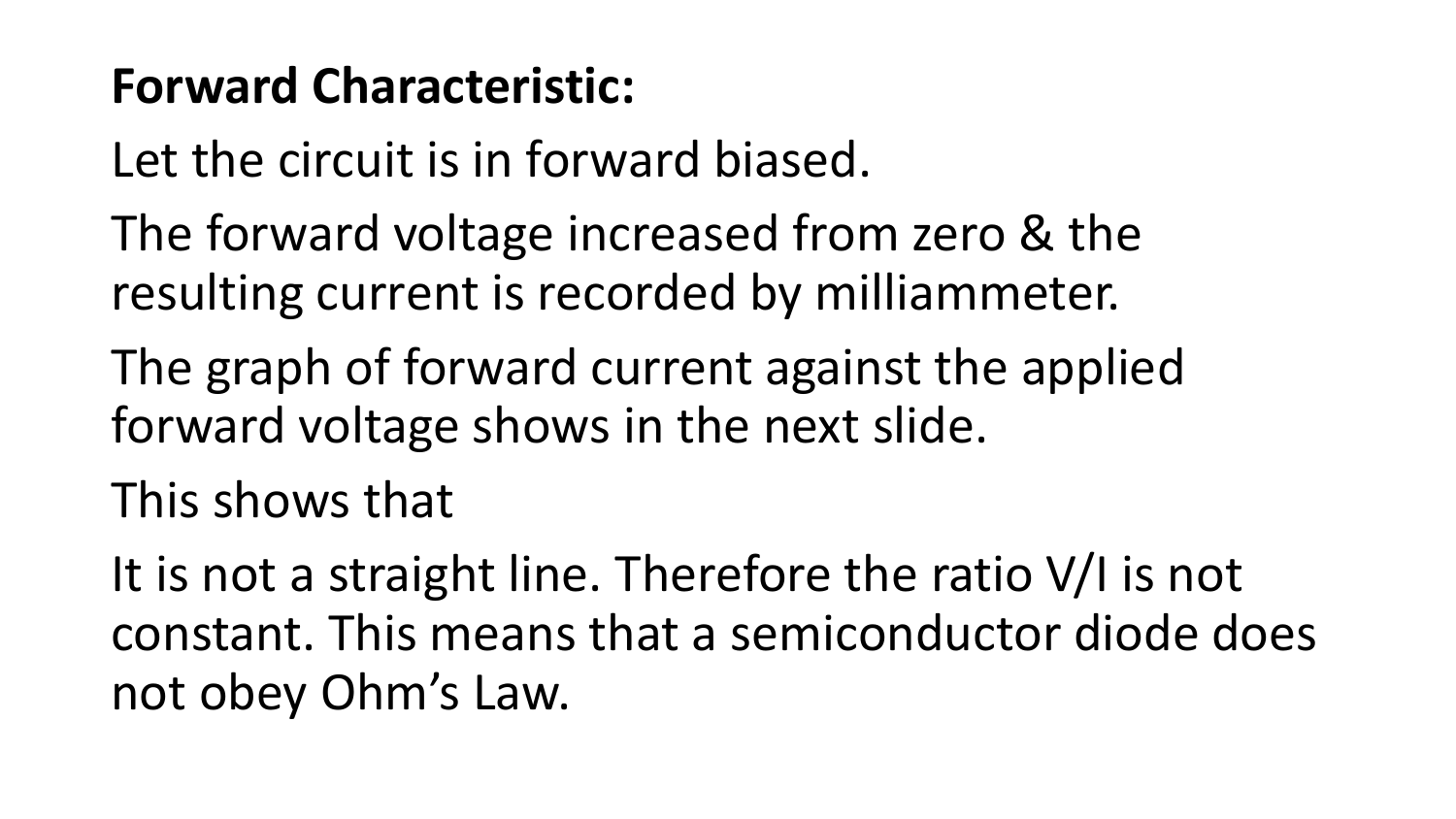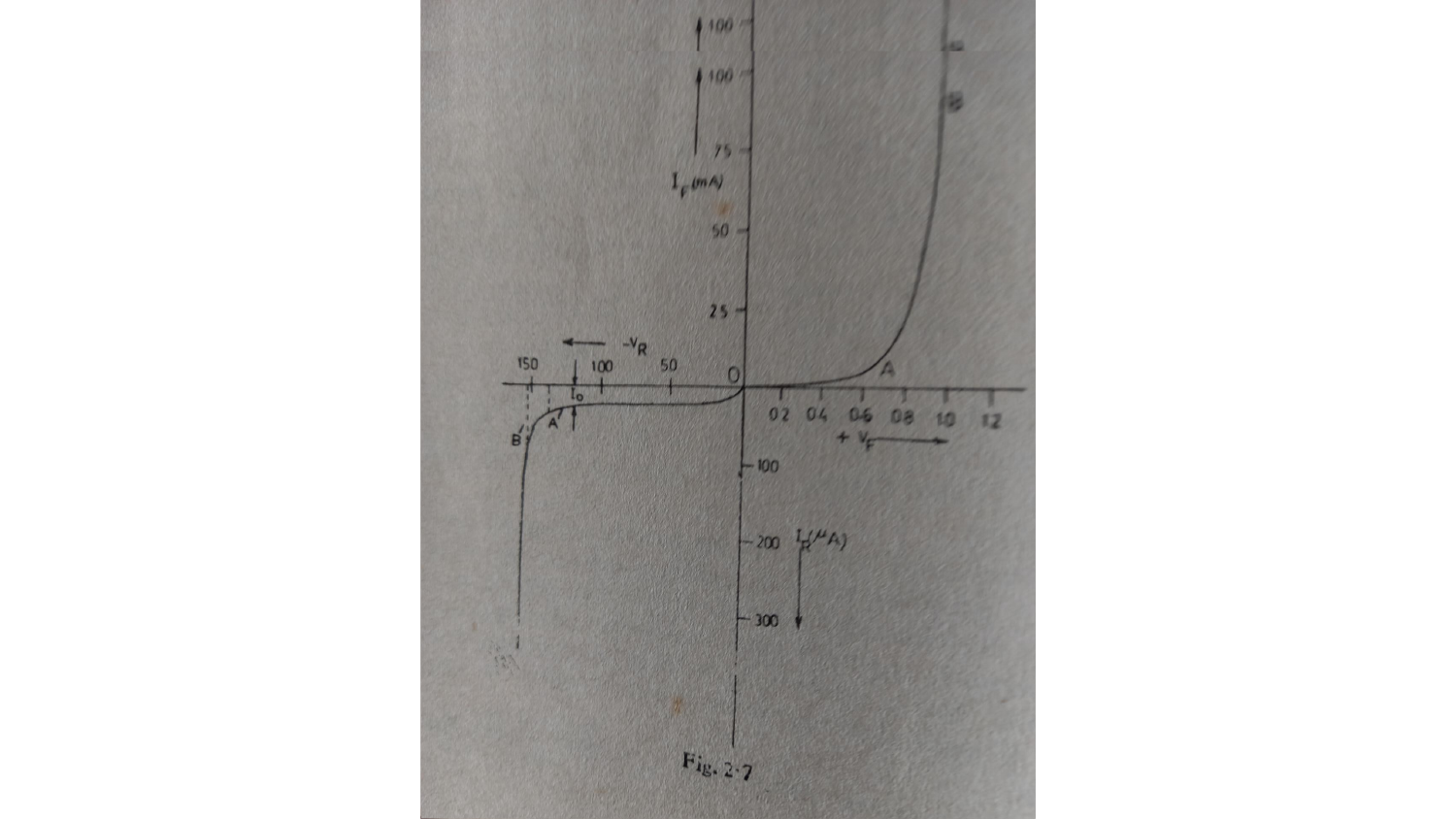Hence a semiconductor diode is a non-linear conductor of electricity

For small values of the forward voltage  $(V_F)$  less than the internal potential barrier  $(V_0)$ , the forward current  $(I_F)$  is zero.

For Germanium, IPB IS 0.3 V

For Silicon, IPB is 0.7 V

When  $V_F$ < $V_0$  the potential barrier prevents holes from p-side and electrons frm n-side to flow across the depletion region in opposite direction.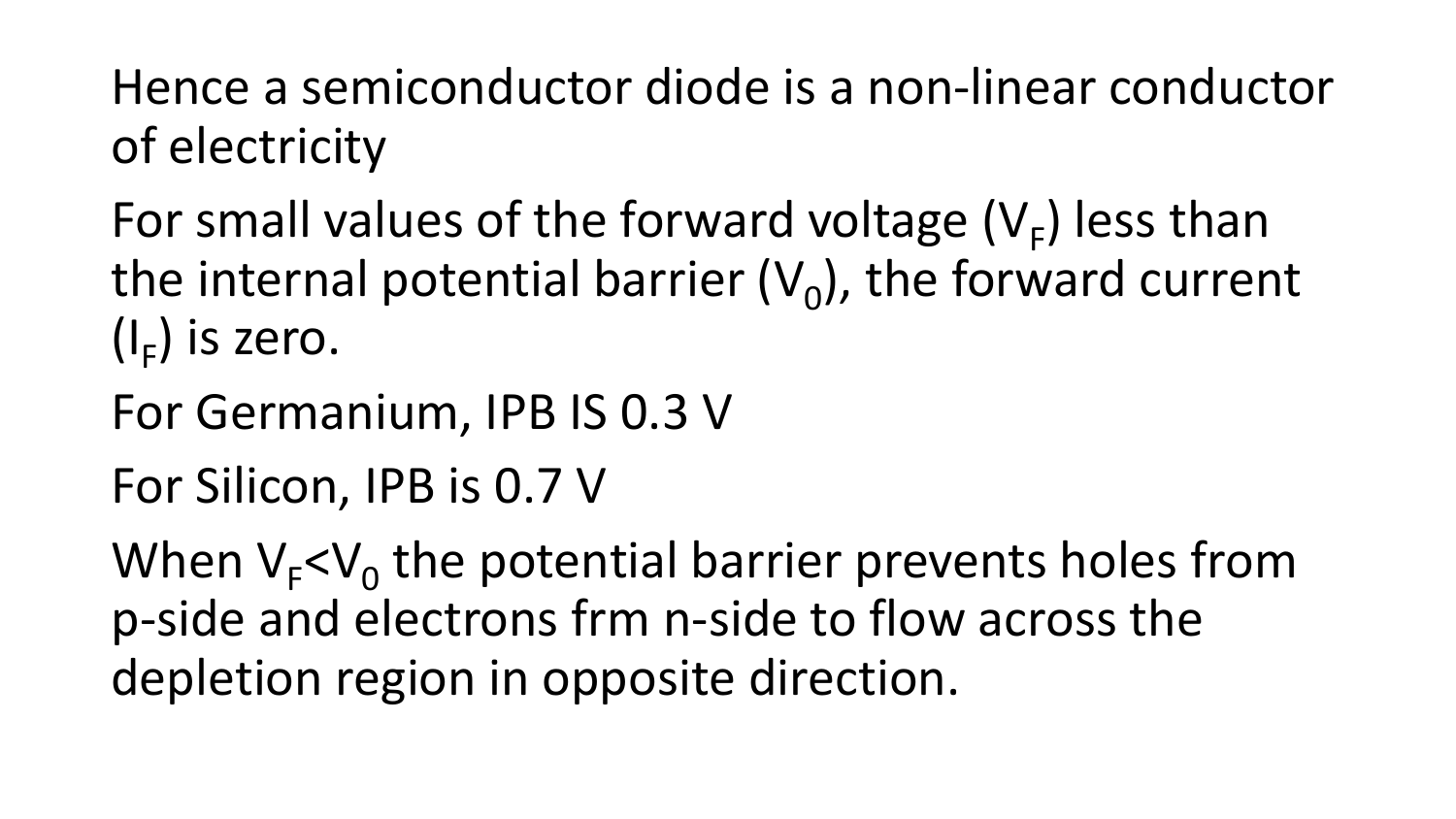When  $V_F$ >  $V_0$  a small current a small current flow & after that it increase rapidly. This  $V_F$  is known as cut-in, threshold, offset or break-point voltage.

Now  $V_F$  is further increased the current increases very rapidly. This is because increase of the forward bias increases the speed of flow of electrons and holes.

When the electrons moving with increased kinetic energy collide with crystal atoms, some covalent bonds are broken, consequently some pairs of holes & electrons are created. This effect again increases the current. As current increases, heat is generated & this causes again the current increase.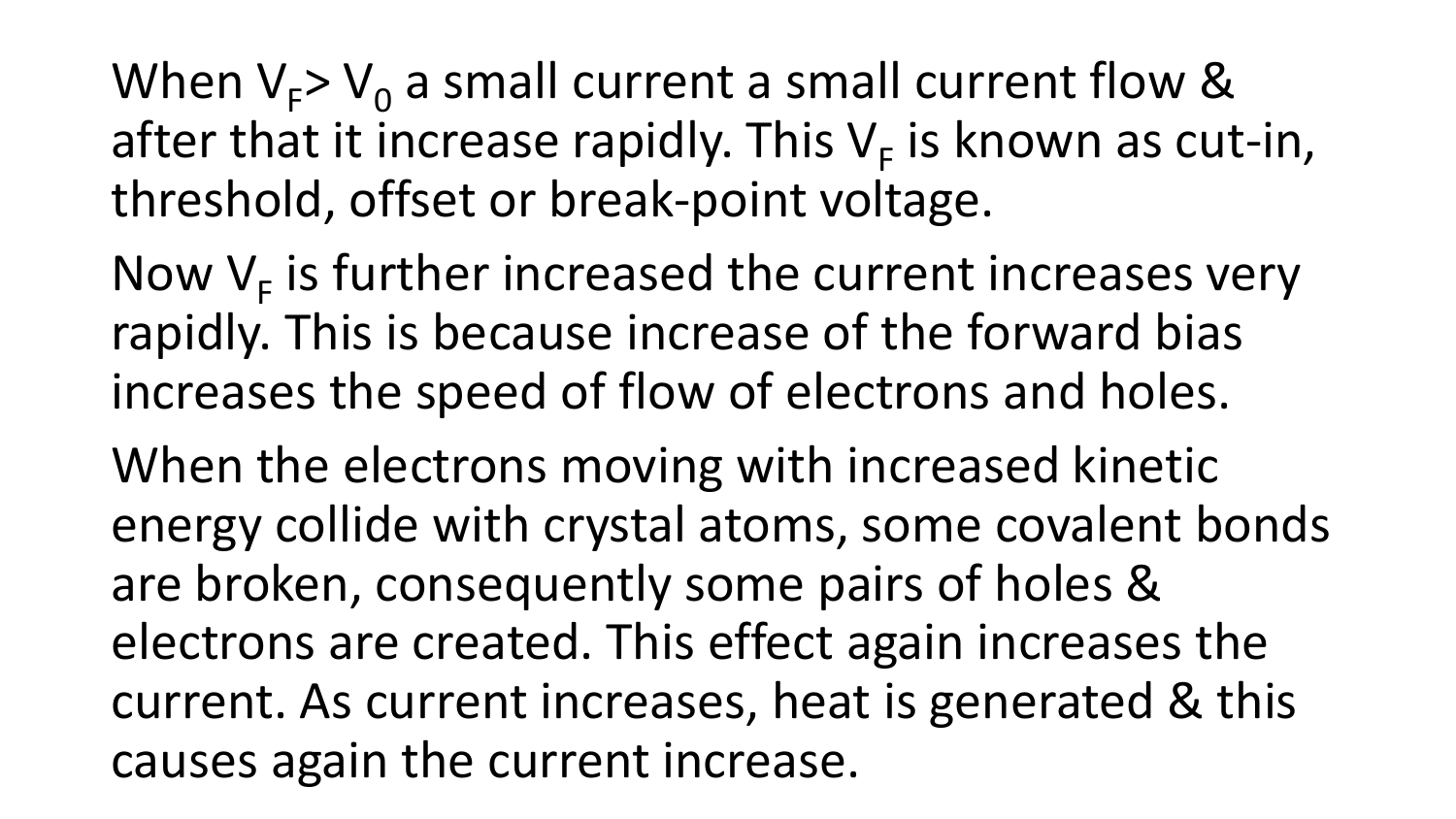#### **Reverse Characteristic:**

When  $V_R$  increases from zero to a suitable value the resulting current is measured by a micro-ammeter.

The graph is drawn between  $\mathsf{V}_{\mathsf{R}}$  against  $\mathsf{I}_{\mathsf{R}}$ .

From graph it seems that –

As  $V_R$  increases from zero,  $I_R$  increase and reaches a maximum value  $I_0$  at a small value of  $V_R$ .

As  $V_R$  is further increased the reverse current is almost independent of the magnitude of reverse voltage up to a certain critical value of  $V_{R}$ .

This current is known as RSC or leakage current.